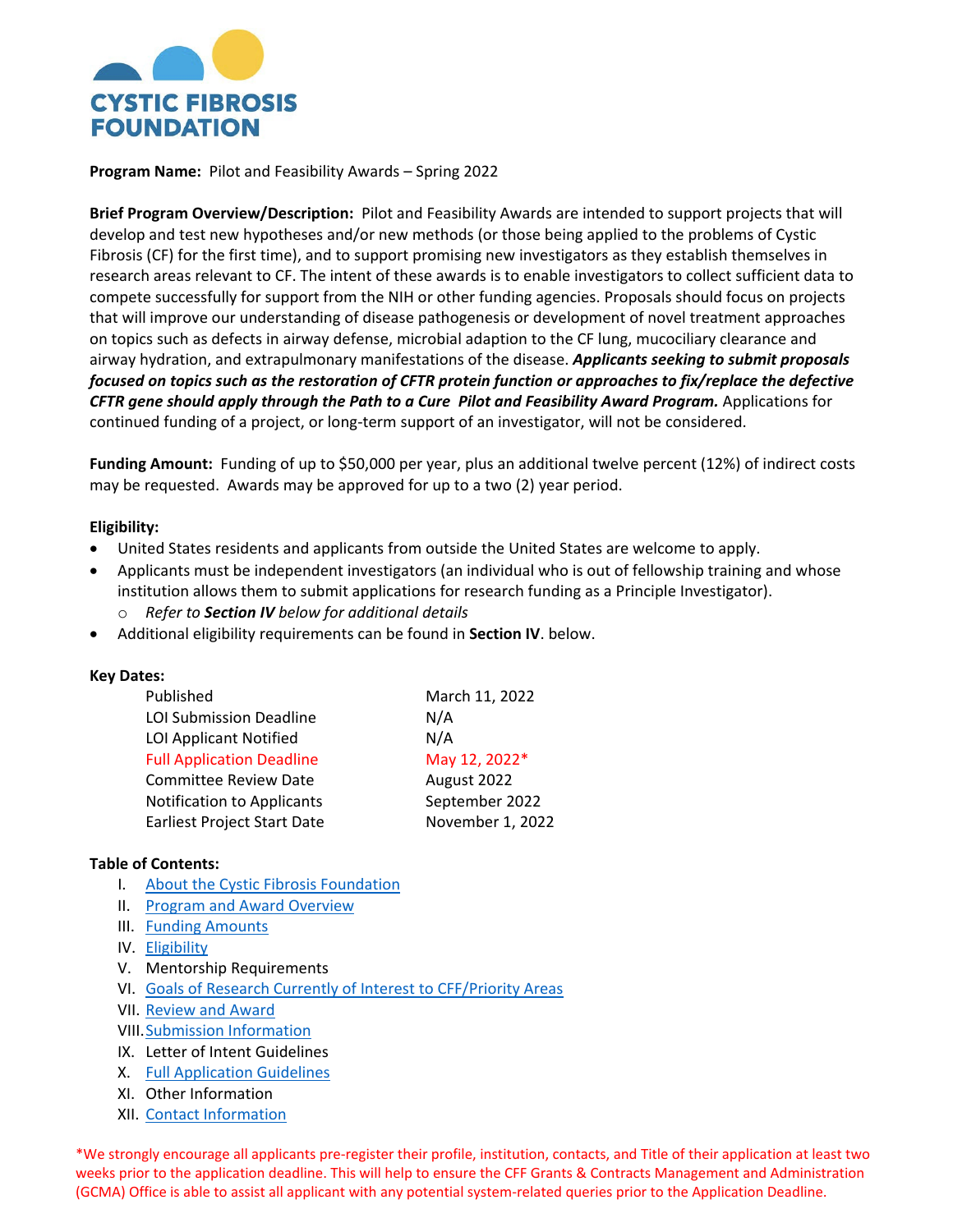## <span id="page-1-0"></span>**I. About the Cystic Fibrosis Foundation**

The mission of the Cystic Fibrosis Foundation is to cure cystic fibrosis and to provide all people with CF the opportunity to lead long, fulfilling lives by funding research and drug development, partnering with the CF community, and advancing high-quality, specialized care.

To achieve this mission, various types of grants and awards are offered to support meritorious research in CF.

# **II. Program and Award Overview**

Pilot and Feasibility Awards are intended to support projects that will develop and test new hypotheses and/or new methods (or those being applied to the problems of cystic fibrosis for the first time), and to support promising new investigators as they establish themselves in research areas relevant to cystic fibrosis. The intent of these awards is to enable investigators to collect sufficient data to compete successfully for support from the NIH or other funding agencies. Proposals should focus on projects that will improve our understanding of disease pathogenesis or development of novel treatment approaches on topics such as defects in airway defense, microbial adaption to the CF lung, mucociliary clearance and airway hydration, and extrapulmonary manifestations of the disease. *Applicants seeking to submit proposals focused on topics such as the restoration of CFTR protein function or approaches to fix/replace the defective CFTR gene should apply through the Path to a Cure Research Pilot and Feasibility Award Program.* Applications for continued funding of the same project, or for long-term support of an investigator, will not be considered.

Pilot and Feasibility Award applications must focus on basic science research. Proposals that include methodologies requiring human subjects or sampling of materials from human subjects will be considered under this mechanism only if the sampling method constitutes minimal patient risk (e.g., venipuncture, nasal brushings) and the sample will be utilized in basic or laboratory research. Projects using previously obtained human samples or samples collected as part of routine clinical care may be allowed; however, this should be specified clearly in the application. All other projects involving human subjects, including interventional studies, may not be reviewed nor funded through this award mechanism and should instead submit their proposals under the [Clinical](https://www.cff.org/researchers/clinical-pilot-and-feasibility-award) [Pilot and Feasibility Award](https://www.cff.org/Research/Researcher-Resources/Awards-and-Grants/Research-Awards/Clinical-Pilot-and-Feasibility-Awards/)  mechanism. Please refer to that program's Policies and Guidelines on the CFF website [\(www.cff.org\)](file://voyager/Netshare/GRANTS%20&%20CONTRACTS%20Medical%20Dept/.Application%20Guidelines%202017/RFA%20Setup/RRT%20Research%20Grants%20and%20P&F-%20Fall/P&%20F%20-%20Fall/www.cff.org).

## <span id="page-1-1"></span>**III. Funding Amounts**

- Funding of up to \$50,000 per year, plus an additional twelve percent (12%) indirect costs may be requested.
- Awards may be approved for up to a two (2) year period. Funding for Year 2 is contingent upon submission and approval of a renewal progress report and the availability of funds.

# <span id="page-1-2"></span>**IV. Eligibility**

- U.S. residents and applicants from outside the U.S. are welcome to apply.
- International applicants and institutions are required to submit additional information in accordance with USA Patriot Act and the U.S. Department of Treasury Anti-Terrorist Financing Guidelines (see section X.10.L below).
- Applicants must be independent investigators.
	- $\circ$  Candidates who are clinical fellows should apply to the CFF Clinical Fellowship program for the appropriate year.
	- o Candidates who are postdoctoral fellows should apply to the CFF Postdoctoral Research Fellowship program.
- Multiple CFF Pilot and Feasibility Awards held by a single investigator will not be permitted for this program when the total combined funding exceeds \$56,000 per year. In such cases, the most recent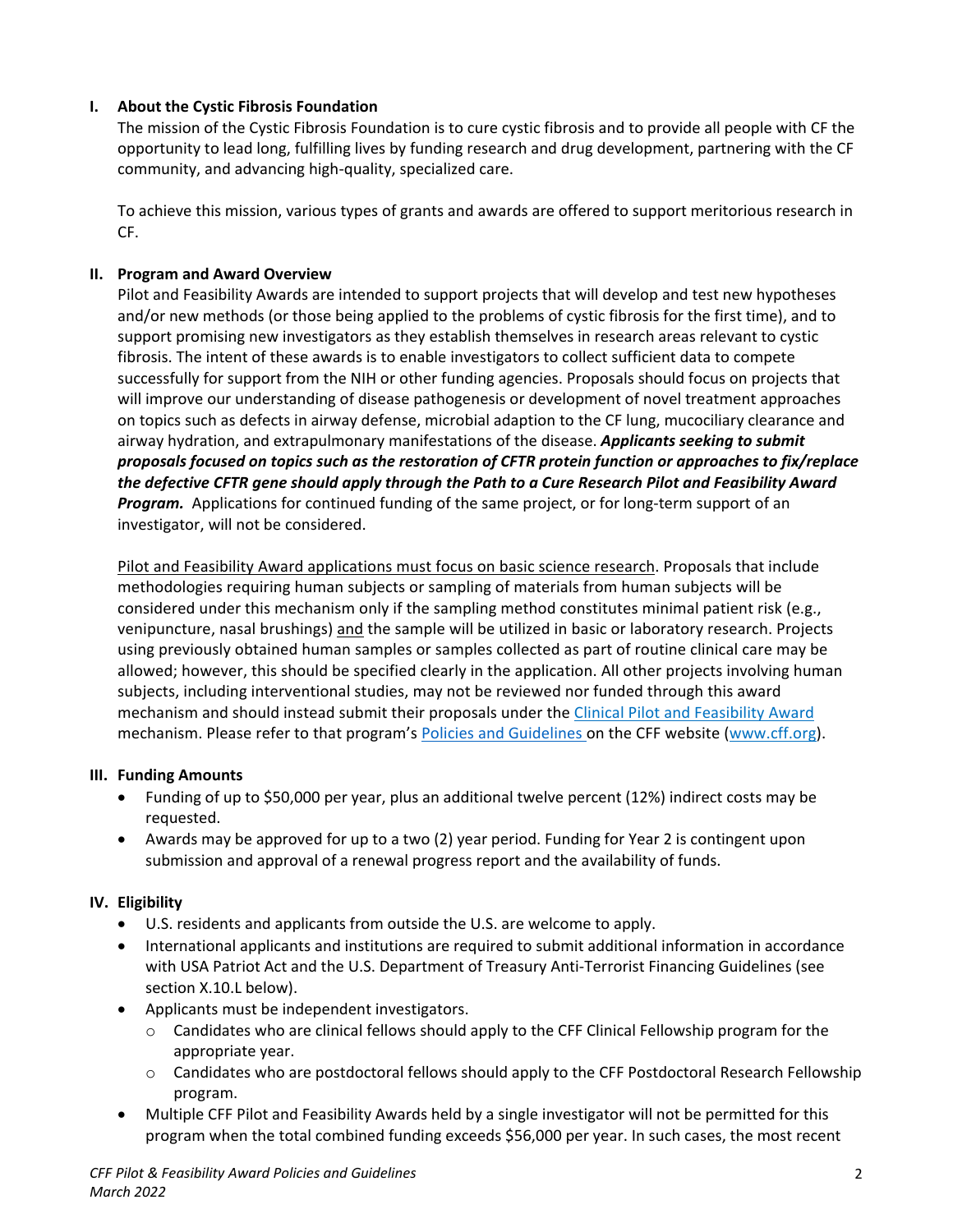application submitted will be considered administratively ineligible. However, investigators may hold one Pilot and Feasibility Award through this mechanism as well as a Path to a Cure Pilot and Feasibility Award simultaneously.

### **V. Mentorship Requirements**

*Not applicable to this RFA*

#### **VI. Goals of Research Currently of Interest to CFF/Priority Areas**

<span id="page-2-0"></span>The landscape of CF has changed significantly over the past 30 years since the identification of the CFTR gene. In 2012, Kalydeco™ (VX-770), the first drug to target the basic CFTR defect, was approved for a small subset of people with CF and clearly demonstrated that CFTR modulating drugs can improve clinical parameters such as sweat chloride, lung function, and body weight. Since that time, additional CFTR modulating drugs have been approved that continue to change the course of disease for the nearly 90% of people who will benefit from them. CFF realizes the changing needs of the community and places a high priority on supporting research that will improve our understanding of disease pathogenesis, especially in the setting of CFTR modulators, such as defects in airway defense, microbial adaption to the CF lung, mucociliary clearance and airway hydration, and extrapulmonary manifestations of the disease. CFF will prioritize funding for projects that will lead to a better understanding of disease mechanisms and pathophysiology that contribute to the development of new prevention and treatment strategies.

### **Emerging areas of interest with high priority to the CF Foundation:**

- Direct and indirect influences of CFTR modulation on the airway milieu, including resident pathogens, inflammation and inflammatory cell function, mucin structure (tethered and secreted), airway surface liquid (ASL), and mucociliary clearance (MCC)
- Mechanisms of defective MCC and ASL that are relevant for therapeutic applications.
- Biological mechanisms involved in lung allograft dysfunction/rejection and transplant immunology
- Improved understanding of acquisition, detection, pathogenesis, host-pathogen interactions, and treatment approaches for difficult to treat CF infections (i.e. NTM, MDR Pseudomonas, MRSA, Aspergillus, Burkholderia, Stenotrophomonas). Projects focused on individual pathogens not listed above or that solely explore basic biology of pathogens that will not have direct applicability to the development of new treatment strategies or improve outcomes for people will CF will be deprioritized for funding.
- Approaches to understand and treat CF-related GI complications, including liver disease and the impact of nutritional deficiencies
- Effects of endocrine system dysfunction in CF, especially projects focused on biological underpinnings of Cystic Fibrosis Related Diabetes (CFRD) and CF bone disease

Infection/microbiology-focused applications should utilize clinically relevant strains and specimens or should address host responses to the organism as part of the application. Those applications that do not have a clear translational component or path to therapeutic development generally receive lower relevance scores.

<span id="page-2-1"></span>**Note**: Applicants seeking to submit proposals focused on topics such as the restoration of CFTR protein function or approaches to fix/replace the defective CFTR gene should apply through the Path to a Cure Pilot and Feasibility Award [\(https://www.cff.org/research-clinical-trials/academic-funding-opportunities\)](https://www.cff.org/research-clinical-trials/academic-funding-opportunities). Topics for the PTAC program include but are not limited to characterization of rare CFTR mutations, nonsense modulation, gene editing/replacement strategies, and characterizing cellular targets for CFTR correction.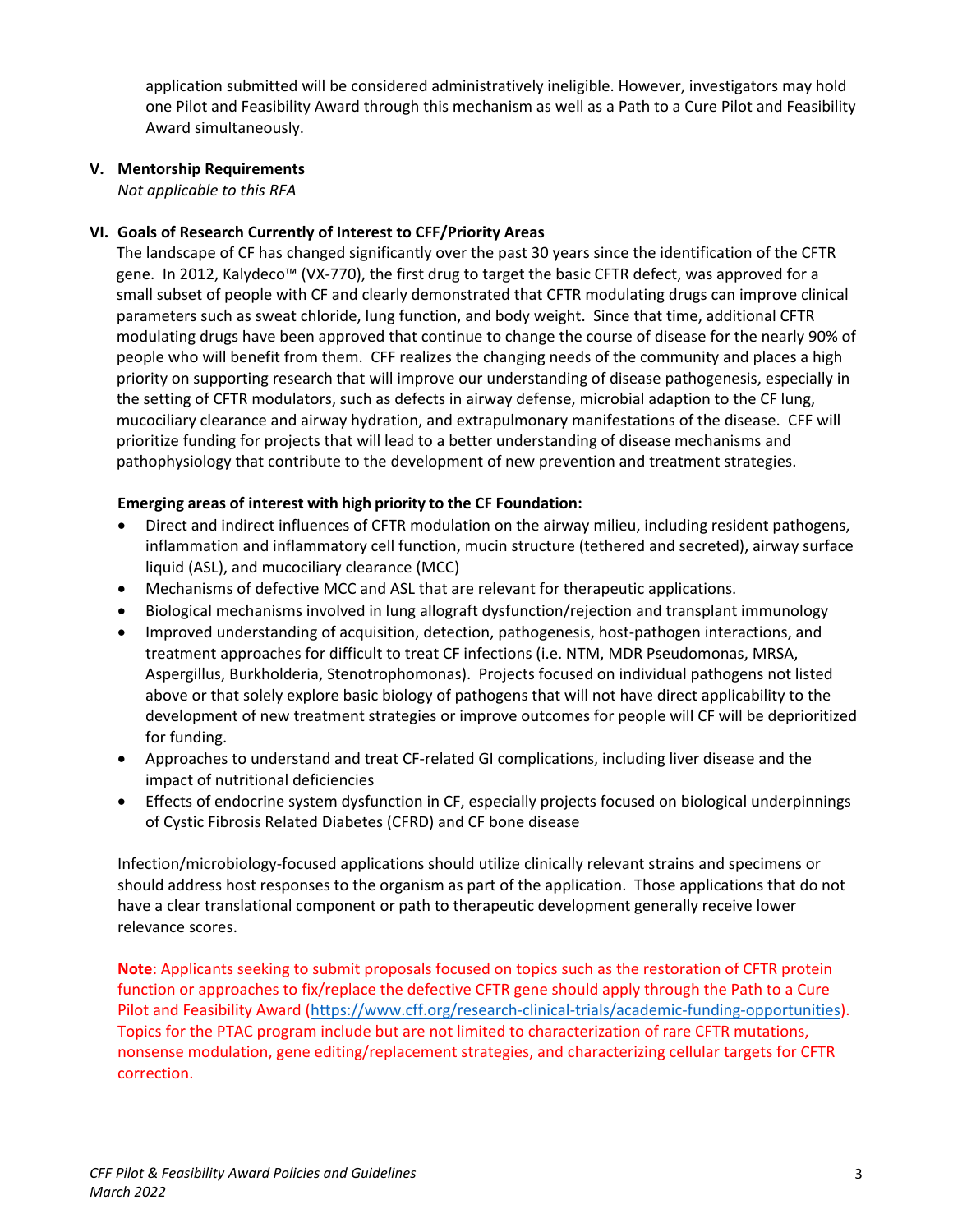#### **VII. Review and Award**

All applications are evaluated by CFF's Research and Research Training (RRT) Committee, whose recommendations are reviewed by the Medical Advisory Council (MAC) and/or the Board of Trustees. Funding of awards is based on the priority score awarded to each application and the recommendations of the RRT Committee. Funding decisions are based on the relevance of the proposed study to the goals of the Foundation, alignment with specific research priorities, and enhancing the existing CFF project portfolio. All awards are subject to compliance with applicable regulations and CFF policies and are contingent upon the availability of CFF funds.

*All applications will be reviewed and scored by the RRT Committee. CFF may withdraw applications receiving low scores, and/or those deemed nonresponsive to the program announcement before the review meeting. In these cases, CFF will notify applicants if their application has been withdrawn without discussion. Applications that have not been discussed (or triaged) in two review meetings will not be accepted for further consideration by CFF. In order to resubmit unfunded applications during future application cycles, applicants must address reviewer critiques.*

### **Chief causes for assigning low priority scores to applications during review include the following:**

- Insufficient information or documentation
- Inadequate statement of hypothesis, experimental design or methods
- Failure of the applicant to demonstrate awareness of and plans for coping with key problems and pitfalls associated with the proposed research
- Insufficient or improper controls
- Failure of the applicant to describe potential relevance of the proposed study to issues in CF
- Failure of the applicant to document the necessary skills or training to accomplish the goals of the proposal
- Failure of the applicant to meet all of the criteria described in the policy statement for a given award

### <span id="page-3-0"></span>**VIII. Submission Information**

## **Applicants may only submit one (1) Pilot and Feasibility Award application in 2022 Applications deadline: Thursday, May 12, 2022 by 5:00 PM (Eastern)**

Submit online through [http://awards.cff.org](http://awards.cff.org/) (Refer to Section X of these guidelines for specific submission instructions)

An application will be considered incomplete if it fails to comply with the instructions, or if the submitted material is insufficient to permit adequate review. CFF reviews applications electronically, and only documents submitted online at [http://awards.cff.org](http://awards.cff.org/) will be reviewed.

#### **General Timeline:**

| <b>Application Deadline</b>              | May 12, 2022*    |
|------------------------------------------|------------------|
| Review                                   | August 2022      |
| <b>Notification to Applicants</b>        | September 2022   |
| Earliest Start Date for Awarded Projects | November 1, 2022 |

\*We strongly encourage all applicants pre-register their profile, institution, contacts, and title of their application at least two weeks prior to the application deadline. This will help to ensure the CFF Grants & Contracts Management and Administration (GCMA) Office is able to assist all applicant with any potential system-related queries prior to the Application Deadline.

#### **IX. Letter of Intent Guidelines**

*Not applicable to this RFA*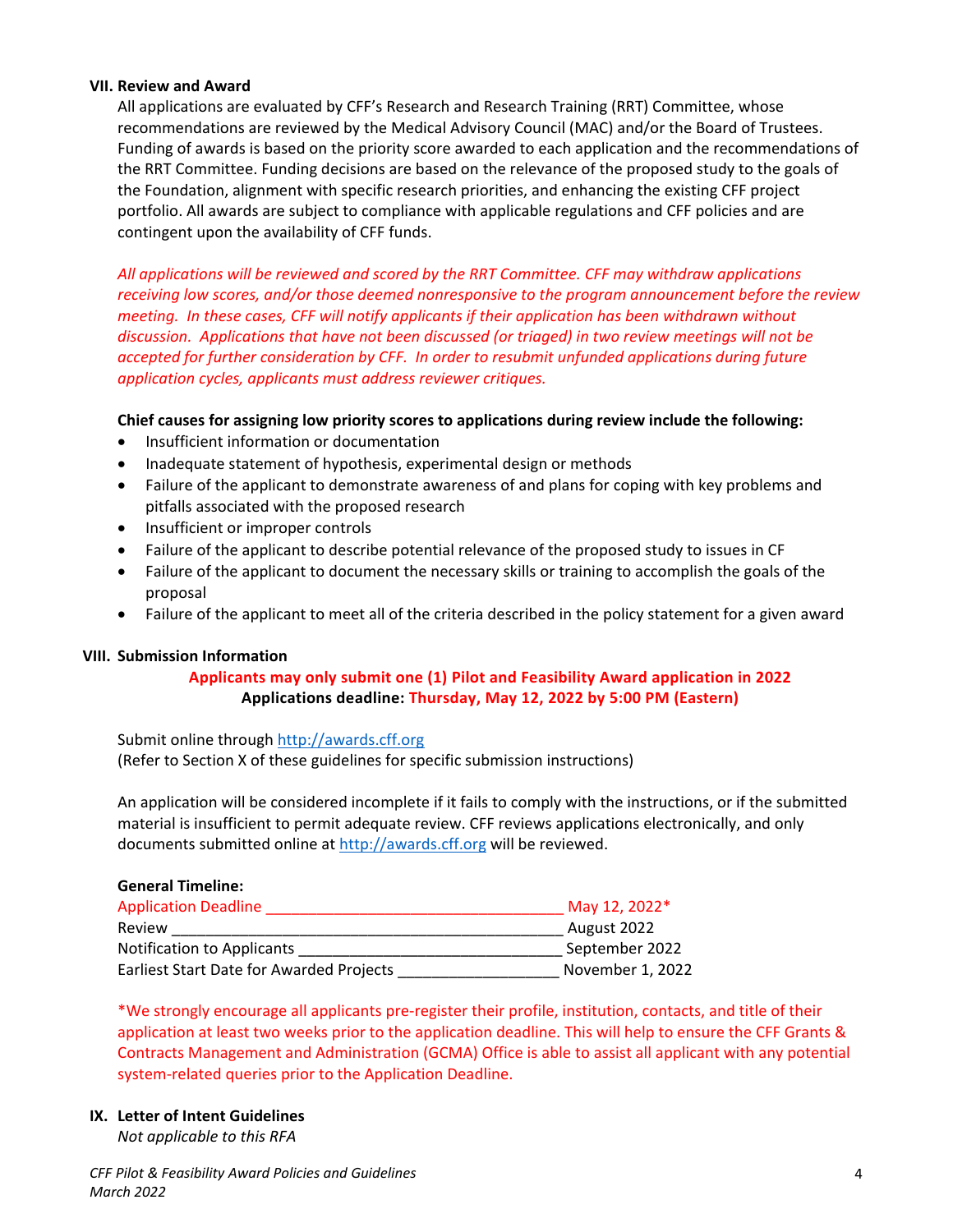### <span id="page-4-0"></span>**X. Full Application Guidelines**

Applications must be submitted online at [https://awards.cff.org](https://awards.cff.org/)

#### **Documents should be typed using:**

- Font: Times New Roman 12 or Arial 11
- Margins: No less than a half inch on each side

*Note: When all the documents have been uploaded to awards.cff.org, the system will compile them into a single PDF file. You may preview this file by selecting "Application Full Print", as well as exporting the compiled PDF file.*

To login, please visit: [https://awards.cff.org](https://awards.cff.org/)

For all first-time applicants in the new Grants Management System, we ask that you pre-register to create a username and password for ["http://awards.cff.org"](http://awards.cff.org/) and complete a profile prior to submitting an application. *Please note:* Applicants should register their profile using the "Domestic Institution" or "International Institution" options to ensure that your profile aligns properly with the institution where the project will be conducted. We also request that as you begin your application, you enter the title of your project, if available. If you are registered and cannot remember your password, click on the **"Forgot Password?"** link below the **"Login"** fields.

Once logged in, the award opportunities, including this Request for Applications (RFA), will be listed in the **Funding Opportunities** tab on the opening screen.

Locate the listing for the "**Pilot and Feasibility Awards – Spring 2022**" program. Click on the "Apply" button in the column on the far right to open the application form.

Applicants may stop at any point but must click the **"Save"** button at the bottom of each page *before exiting* in order to save their progress. When you wish to return to your draft application, please do not go through the "Funding Opportunities" tab. Instead, go to the "**My Applications**" tab in the right corner of the main page. When you are in the "**My Applications**" tab you will be able to find all your draft applications by clicking on the "Draft Applications" module.

The following sections are displayed as tabs across the application screen. Click on each section and follow the directions. Click "**Save**" as you complete each section.

#### **GENERAL**

Enter the title of your project, enter the project start and end dates, select the number of periods being requested, and complete any additional questions. Also, please complete the organizational assurances indications (i.e. IRB, IACUC, and/or IBC/rDNA approval letter and status at the time of submitting the application) in this section.

\*Please ensure that you review and comply with the below Organizational Assurances and Certifications as cited at the end of this section on page 12.

### **CONTACT PROFILE**

If a profile was completed upon registration, the fields in this section will already be populated with the information entered in your Professional Profile. If you need to make any changes, you may update your profile in this section. Once updated you must "**Save and Validate**" prior to returning to continue your submission.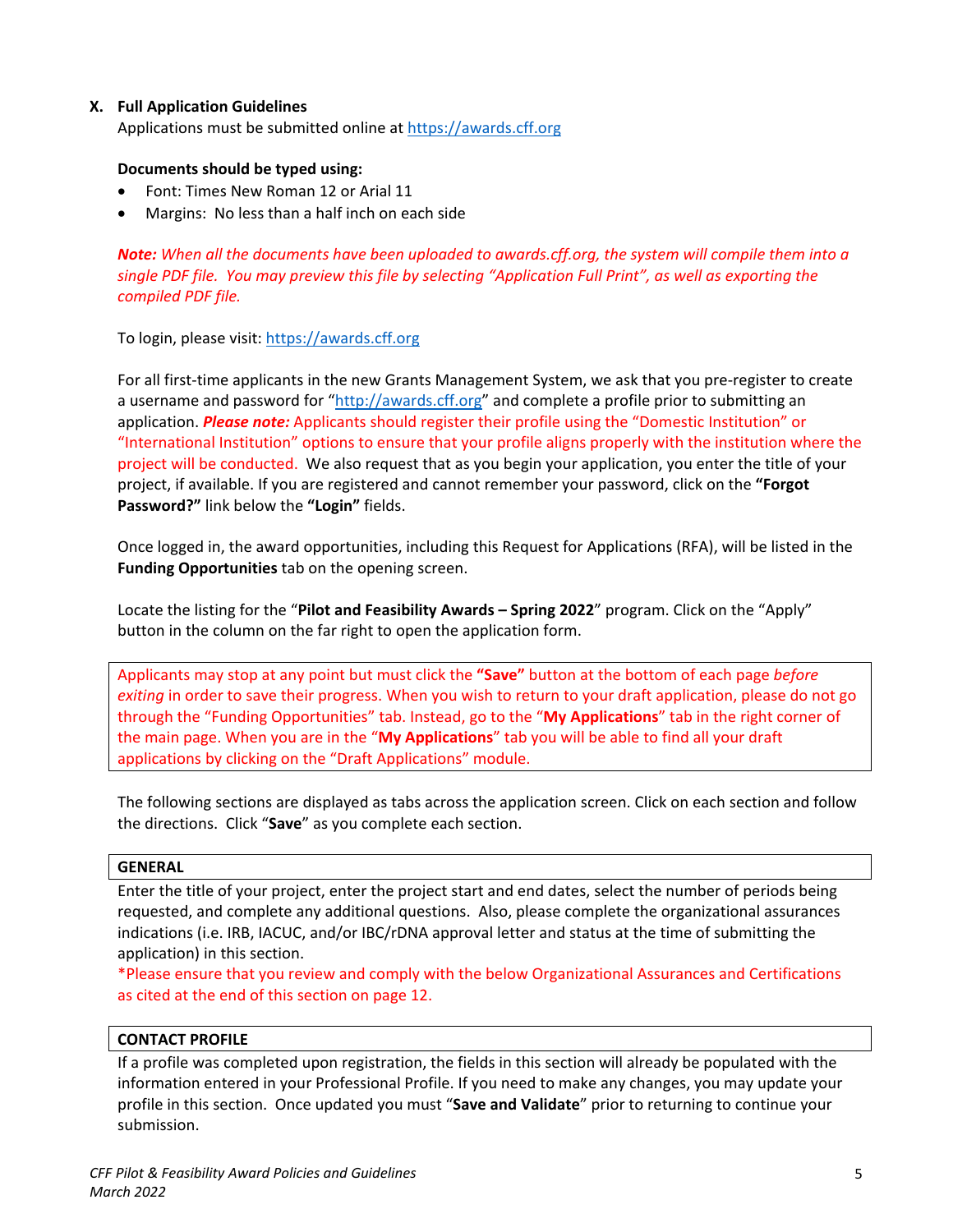### **INSTITUTION**

If a profile was completed upon registration, the applicant's/principal investigator's institution will be preloaded as the Lead Institution. Domestic applicants must verify their institution by entering the Employer Identification Number (EIN) or Tax Identification Number (TIN) to search the system for the correct institution. If the EIN/TIN is not located, you may add the legal institution. Please also confirm if the project site is the same as the legal institution.

### Verification of Applicant Institution's Tax Status (upload as PDF documents):

The CFF GCMA Office must have a copy of the applicant institution's current W-9 and 501(c)3 letter, or other documentation verifying its Federal tax status and will not issue Award Letters to Awardees if these documents are not received and on file.

- Applicants from for-profit organizations must submit a copy of the applicant institution's W-9 and IRS documentation verifying the organization's Federal tax status. Awards are not issued prior to having these documents on file with the CFF GCMA Office.
- Non-U.S. applicants must provide a copy of the W-8BEN-E form (required). In addition, a tax equivalency letter should be uploaded, if available. If a tax equivalency letter is not available, applicants must upload a letter stating this documentation is not available.

### International Applicants (if applicable):

Applicants whose institution is not a United States based-entity will be contacted to provide additional information and completion a CFF International Institution Form. The completion of this form also includes submission of the following documentation:

- A copy of the institution's most recent Mission Statement.
- A copy of the institution's tax status documentation or equivalent, or a letter stating it is not available.
- A brief description of other sources of support, such as official awards, private endowments, and commercial activities, received by the institution.
- A copy of the institution's Standard Operating Procedure(s) or relevant policy to ensure that funds provided are neither distributed to terrorists or their support networks, nor are funds used for activities that support terrorism or terrorist organizations.
- For-profit institutions must submit a complete list of key employees, members of the governing board, and/or other senior management.

Applicants who have provided these documents within the past three (3) years are not required to resubmit them. However, if any of the above documents have been updated since they were previously submitted, please upload any updated documents. The CFF GCMA Office will contact applicants if documents are outdated or missing.

## \*Applicants must provide English translations for all non-English documents, including material provided in support of the Research Plan.

### **CONTACTS**

## **Please note: The INSTITUTION tab must be completed prior to adding internal contacts to ensure that the contacts are properly associated with the applicant institution.**

Complete the required contact fields by searching by name for existing contacts at your institution for each role. If the desired institutional contact is not available in the system, you may select "**Add Internal Contact**" to create a basic contact profile in order to add the individual to your application.

Additional optional contacts **not** associated with the applicant institution may also be added. These contacts would be considered as additional contributors involved in the proposed research plan. These may include subcontractors\*, consultants, or collaborators. If the desired external contact is not available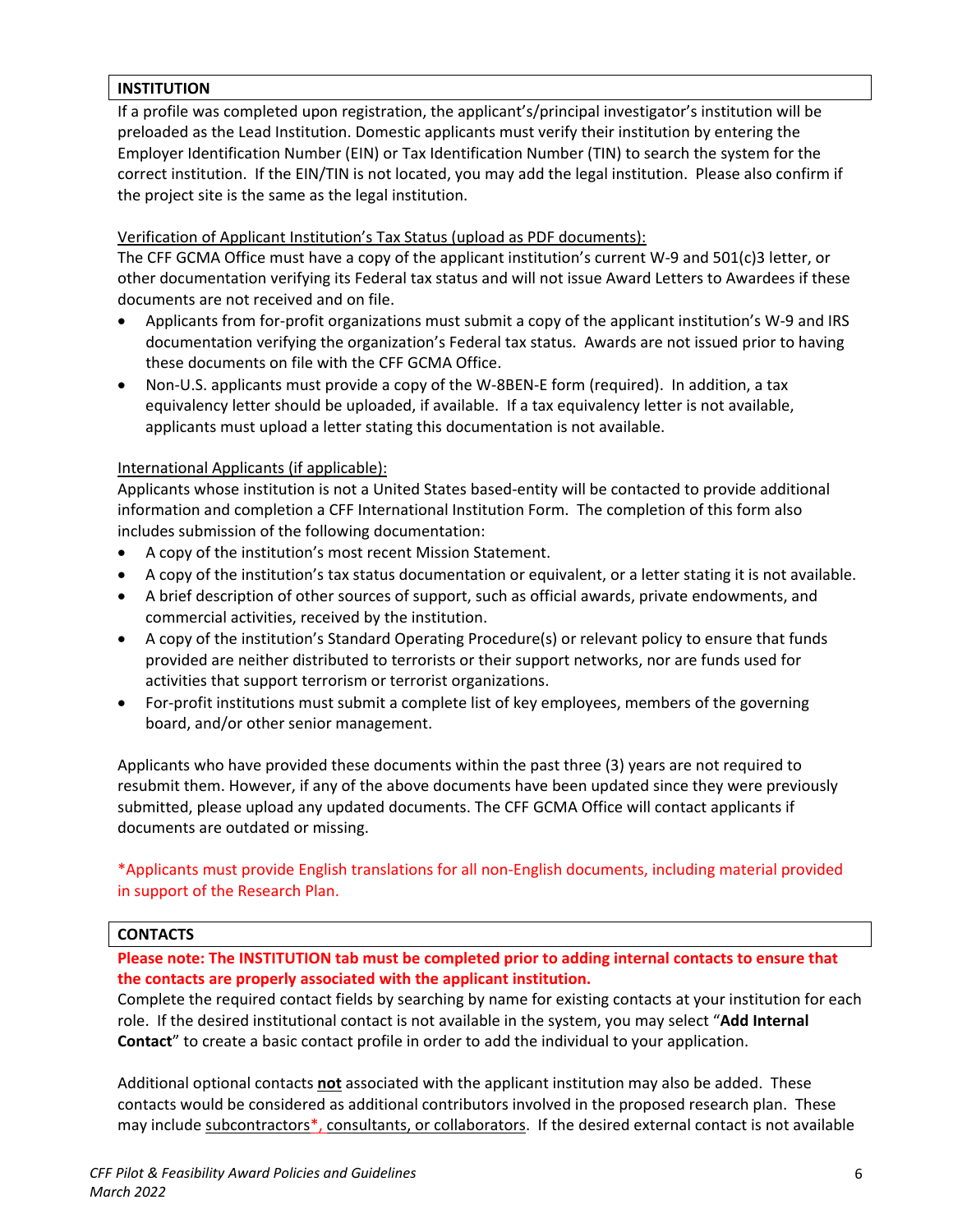in the system, you may select "**Add External Contact**" to create a basic contact profile in order to add the individual to your application.

*\*Adding a subcontractor contact to your application will create a Subcontract budget activity (see BUDGET section below for details).*

### **REFERENCES (if applicable)**

This section will appear if you have selected "**Yes**" for the question on the **GENERAL** tab "**Are you a junior investigator?**"

**Letters of Reference for Junior Investigators\*:** CFF defines "junior investigator" as any individual who has not received a CFF Research Grant or NIH equivalent (e.g. R01, R21, R23) as a Principal Investigator OR is within their first five (5) years of their first academic appointment at the level of Assistant Professor or equivalent. Letters of Reference for junior investigators must be submitted by the following individuals:

- **The Chair of the Applicant's Department at the Applicant Institution** The letter of reference from the Department Chair should indicate the release of sufficient space and facilities for the work described, as well as guarantee the time commitment of the investigator to the project. If the applicant is currently a fellow, the letter of reference should include confirmation of the pending faculty-level appointment.
- **At least two (2) other individuals** familiar with the applicant's scientific interests and abilities.

Letters of Reference must be submitted prior to submission of the application. To invite Referees, go to the "**REFERENCES**" tab of the online application, and first search for the referee using the lookup field. If the referee is not located in the system you may select "**Add Referee**" to create a basic contact profile in order to add the individual to the application. Once added, this will generate automated emails (with instructions) sent to each Referee. The applicant should inform Referees to submit the letters at least one (1) week prior to the application deadline. This helps to ensure that the letters have been uploaded before the application is submitted. Once the application has been submitted, no documents can be added.

Letters uploaded to [http://awards.cff.org](http://awards.cff.org/) should not be password protected or otherwise encrypted. Such encryption will cause errors in assembling a single-print PDF of the application. The applicant should inform the individuals writing letters to not include password protection on their documents.

**\*Investigators who have received a prior CFF/CFFT Research Grant, Pilot and Feasibility Award or NIH equivalent, are not required to submit Letters of Reference; however, if they are new to CF research, Letters of Support and/or Collaboration should be provided as uploads in the FULL APPLICATION UPLOADS tab.**

### **ABSTRACTS/RELEVANCE**

In the space provided online for abstracts, provide a statement of no more than 2,000 characters (including spaces) explaining the subject of the research proposal and its relationship to CF. Two different abstracts are required, as follows:

- **Lay Abstract**: This statement will be used to inform the non-scientific departments of CFF and the general public of the nature of this work. Applicants should not include any confidential or proprietary information, including intellectual property, in the lay abstract.
- **Scientific Abstract**: This statement will be used to inform the scientific community.
- **Summary of Relevance to CFF mission**: All applications are reviewed and scored not only on scientific merit but also on relevance to CFF's mission: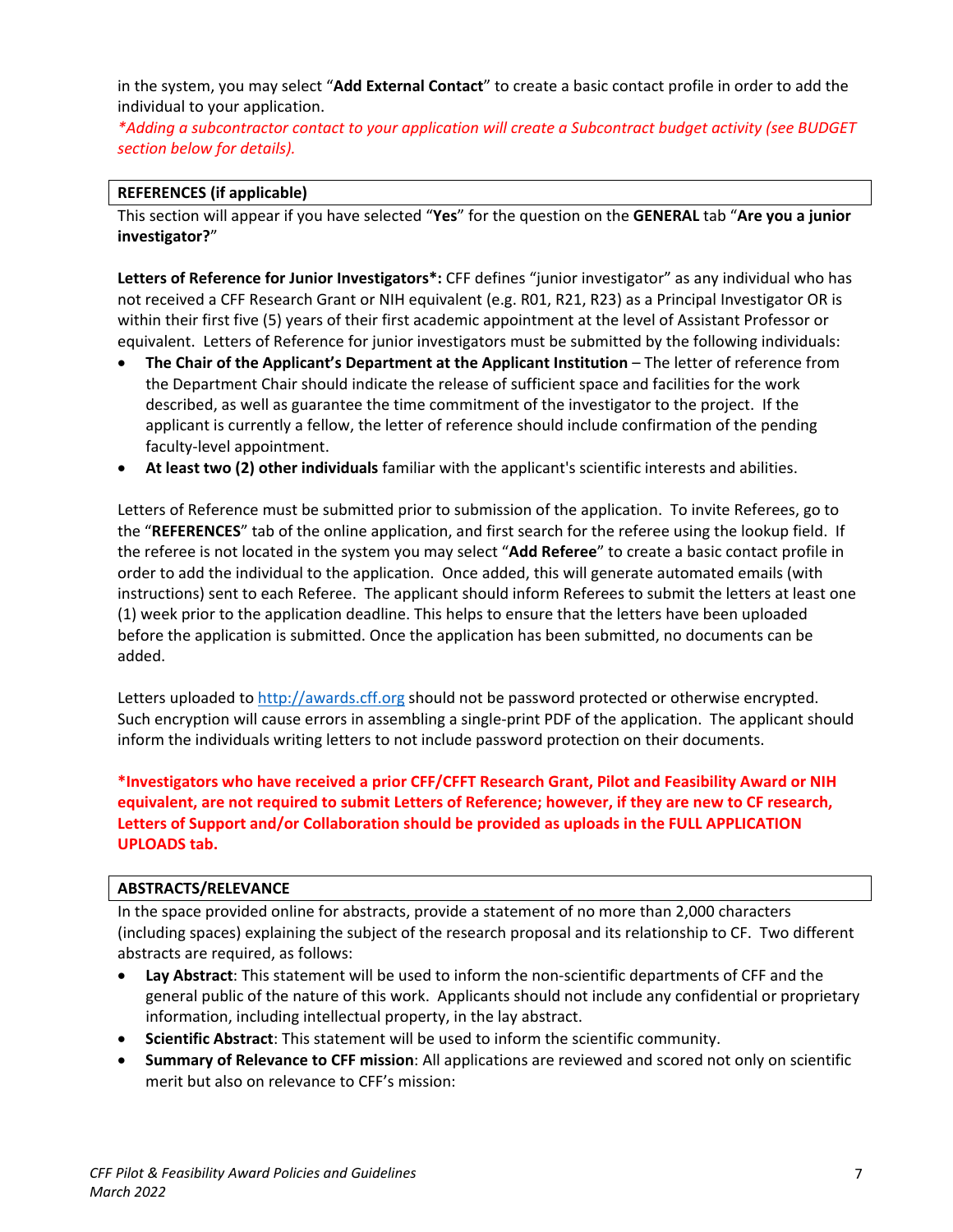*The mission of the Cystic Fibrosis Foundation is to cure cystic fibrosis and to provide all people with CF the opportunity to lead long, fulfilling lives by funding research and drug development, partnering with the CF community, and advancing high-quality, specialized care.*

Provide a statement of no more than 3,000 characters (including spaces) summarizing the relevance of the proposed research to the health and well-being of CF patients, for a scientific audience who may or may not have a background in the subspecialty of the proposed research.

### **BUDGET**

Select the "**Edit Budget**" button under Application Budget, to enter and begin completion of the application's budget detail for each year of funding being requested. Pilot and Feasibility Awards funded through this RFA are for a maximum of two (2) years. The total budget request cannot exceed \$50,000 per year plus an additional twelve (12%) of indirect costs.

**Salaries & Benefits** - List the names, positions, and percent effort of all professional and non-professional personnel involved in the project, **whether or not salaries are being requested**. For each individual, be sure to complete all fields on the Budget Detail in full on the template provided. In accordance with National Institutes of Health (NIH) policy, salary requests may not use an institutional base salary in excess of the current federal salary cap of **\$203,700**. Fringe benefits may be requested if they are treated consistently by the applicant institution as a direct cost to all funding agencies and foundations.

**Consultant Costs** - Give the name and institutional affiliation of any consultant who has agreed to serve in this capacity, including statisticians and physicians in connection with the project if they are not listed under personnel. In the budget justification, briefly describe services to be performed, the number of days, rate of compensation, per diem and any other associated costs. Qualifying consultants are individuals that are generally not employed at the applicant institution and/or are consulting independently to the project.

**Travel** - Describe the purpose of any travel being requested. Please note: For North American applicants, expenses for travel outside the North American Continent, including travel to Hawaii, Puerto Rico, and other U.S. territories are not allowable expenses without prior written approval from the CFF GCMA Office. **Travel expenses may not exceed \$1,500 per person per year**. Registration fees associated with conferences are in addition to this allowance should be listed under "Other Expenses". Applicants are encouraged to attend the North American CF Conference each year to present their work.

**Consumable Supplies** - Itemize supplies e.g. glassware, chemicals, animals, in separate categories and give the estimated cost of each category. If animals are involved, state the number, unit purchase cost, and unit care cost.

**Major Equipment** - List all items of equipment greater than **\$5,000** requested and the cost of each item. If funds are requested to purchase equipment that is equivalent to items listed under "Facilities Available", justify the duplication. Justify any item of equipment for which the need may not be obvious.

**Other Expenses** - Itemize other expenses by major categories, such as duplication costs, publication costs, minor equipment (under \$5,000), computer charges, conference registration fees, etc. Tuition costs may be requested for personnel supported through this study but may not exceed **\$10,000** per person per year.

**Subcontractors Summary –** If applicable, detailed budgets and budget justifications for each subcontract, including indirects, must be provided for each year of support. Subcontractors are added in the prior section entitled **CONTACTS**. The lead/prime applicant (PI) and/or Grants Officer can initiate/complete the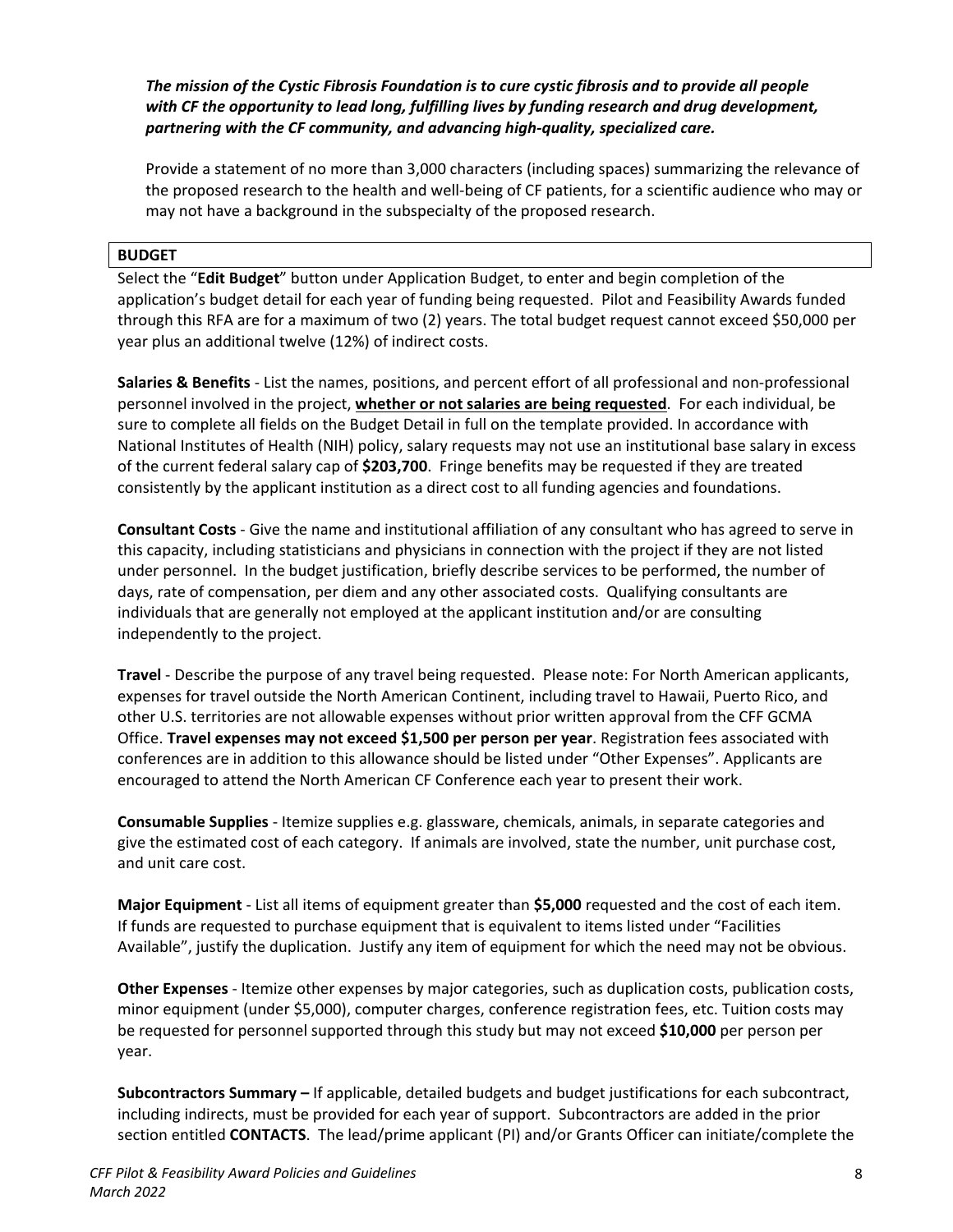subcontract budget. After adding Subcontractor(s), in order to access the subcontract budget activity, please select the "**External Requests**" tab near the top right of the screen and navigate to the subcontract activity to complete the entry. After completing the subcontract budget activity, please select "**Pending PI Acceptance**", as well as "**Submit**" to ensure the subcontractor budget is included as part of the main application budget.

For applications that include a subcontract with a third party, the applicant may request indirect costs on the first \$25,000 of each subcontract per project period. Negotiations of subcontracts are between the applicant institution and the subcontractor.

### **Budget Detail – Indirect Costs**

Indirect costs of up to twelve percent (12%) may be requested from CFF. Indirect costs may be requested for all expenses except for the following:

- Major equipment (items over \$5,000 in value)
- Computer software
- Software licenses
- Tuition

### **FULL APPLICATION UPLOADS**

Download the available templates applicable to the project, upload the completed templates to the corresponding attachment types within this section. Templates available for download include:

- Budget Justification
- Research Plan
- Biographical Sketches for Key Personnel
- Other Support
- Facilities Available
- Results of Past and Current CFF/CFFT Support
- Critique Response (if resubmission)

### **BUDGET JUSTIFICATION**

Describe costs listed in the Budget Detail. Use major categories, such as Salaries & Benefits, Consultant Costs, Major Equipment, etc. Justify all items and make sure amounts and figures listed in the narrative are consistent with those listed in the Budget Detail.

### **RESEARCH PLAN**

*Page limit*: **Six (6)** single-sided pages, not including the Literature Cited. Applications exceeding this page limit will not be reviewed. Type the PI's name in the space available in the header of the document. The template available will track page numbers at the bottom.

- Include sufficient information to permit effective review without reference to previous applications. Information should be presented in a clear and concise manner, while being specific and informative.
- Key figures and legends must be included in the Research Plan and should be of sufficient quality and size to be evaluated by the reviewer. If uploaded as Appendices, they will NOT be reviewed.
- If the application is a resubmission of an earlier one, revisions must be clearly indicated by a change in font, bolded or underlined. **CFF will not review resubmissions that have not been revised.**
- **a. Hypothesis and Specific Aims:** State concisely and realistically the intent of the proposed research and the hypothesis to be tested. The specific aims should be relevant to the mission of the Cystic Fibrosis Foundation. Do not exceed one page.
- **b. Background and Significance:** Describe the background. Critically evaluate existing knowledge and specifically identify the gaps that the project is intended to fill. Concisely state the importance and rationale of this research by relating the specific aims to longer-term objectives. This section should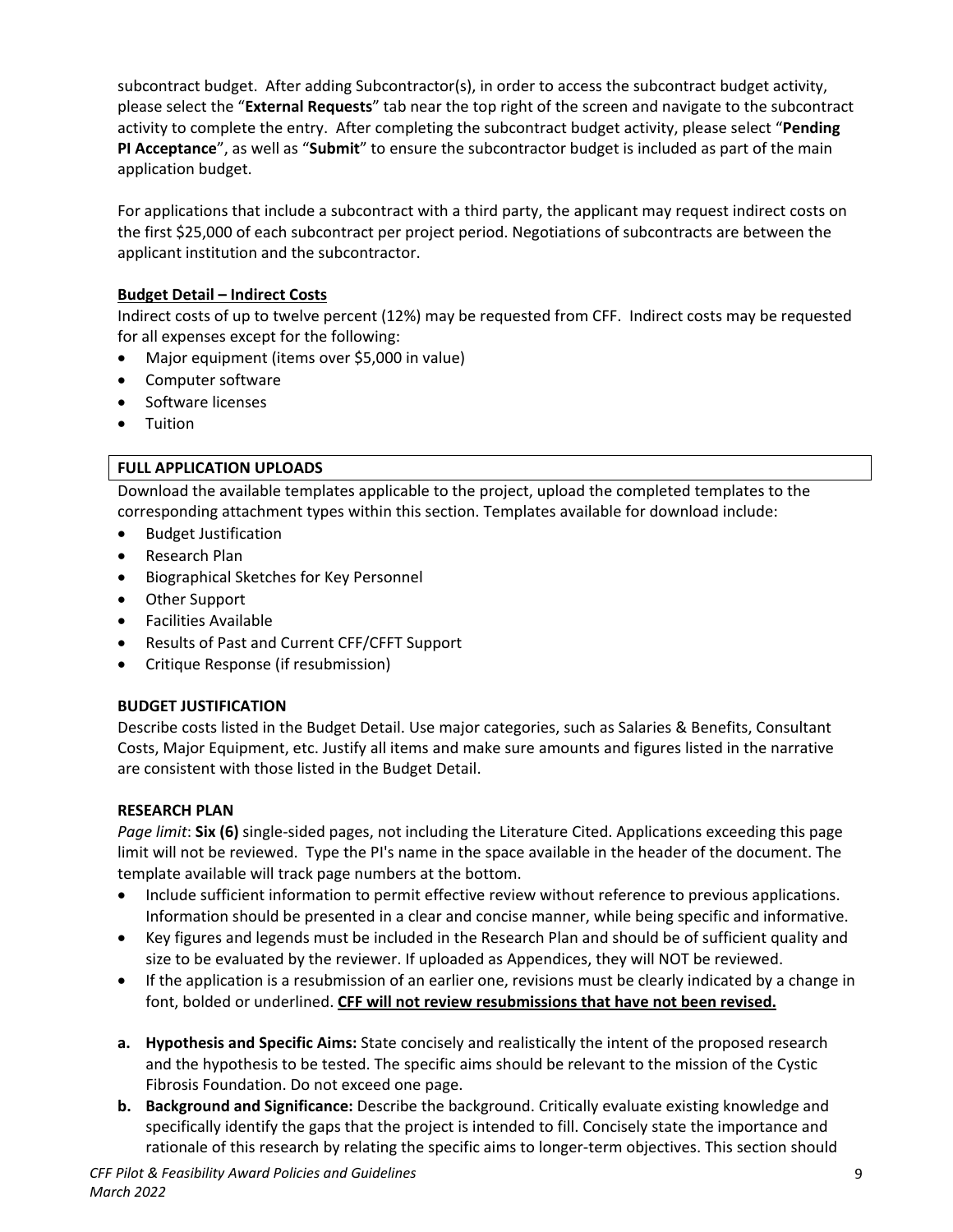also show the potential importance of the proposed work to CF, in particular those areas listed as areas of special interest to CFF. In addition, describe the relationship of the proposed work to your long-term career goals. Preference will be given to applicants who express an interest in a long-term career in CF-related research.

- **c. Preliminary Results:** If applicable, provide a detailed discussion of any preliminary results.
- **d. Experimental Design and Methods:** Provide a detailed discussion of the experimental design and methods to be used to accomplish the specific aims. Describe the protocols, including methods for new techniques, and explain potential advantages over existing methodologies. Discuss the data expected to be obtained and the means by which data will be analyzed and interpreted. If clinical samples are included in the research plan, provide details of the methods for patient selection. Discuss potential pitfalls and/or limitations of the proposed procedures and alternative approaches to achieve aims. Point out any procedures, situations or materials that may be hazardous to personnel or patients and the precautions to be exercised. Since Pilot and Feasibility Awards are reviewed by CFF's Research and Research Training Committee, applications that include methodologies requiring sampling of materials from human subjects will only be considered under this mechanism if the sampling method constitutes minimal patient risk (e.g., venipuncture, nasal cell brushing) and patient samples or data are anonymous

Describe the level of risk and measures taken to assure patient anonymity to the PI and other professional personnel, unless the PI or other professional personnel are care providers. Note: Interventional studies involving human subjects cannot be supported through this program and should instead apply as a Clinical Pilot and Feasibility Award.

- **e. Consultant Arrangements**: If the proposed project includes consultant arrangements and/or collaboration with other individuals outside the applicant's group, describe the working relationships and support this description by letter(s) of intent signed by collaborating individual(s). If clinical material required by this award is to be furnished by other individuals, include a statement from these individuals agreeing to their participation and precautions taken to ensure anonymity of patients.
- **f. Literature Cited**: References should be numbered in the sequence that they appear in the text and listed at the end of the Research Plan. Each citation must include the names of all authors, title, the name of the journal or book, volume number, page number and year of publication (titles are optional).

## **BIOGRAPHICAL SKETCH(ES) OF KEY PERSONNEL**

Complete and upload an NIH Biographical Sketch for all key project personnel, beginning with the Applicant/Principal Investigator. International applicants can upload a biosketch that is equivalent in content to the NIH template provided. (CFF defines "key personnel" as any individual with an advanced degree that will play an instrumental role in the accomplishment of the research project.) Do not exceed five (5) pages per person.

### **OTHER SUPPORT**

Complete and upload the Other Support form for all key project personnel, beginning with the Applicant/Principal Investigator. There is no page limitation. Information on other support assists CFF in the identification and resolution of potential sources of overlap. Scientific and budgetary overlap should be minimized. Commitment of an individual's effort greater than 100 percent, is not permitted.

## **FACILITIES AVAILABLE**

Describe the facilities and equipment available at the applicant's institution that will be used for this project, such as laboratory, clinical, animal, computer, office, etc. Provide any additional information about the environment, including any support services available that will be utilized. Describe their pertinent capabilities, proximity and anticipated extent of use. If facilities or equipment at a consultant's or collaborative site will be used, they should be identified and clearly described. There is no page limit. Use continuation pages, if necessary.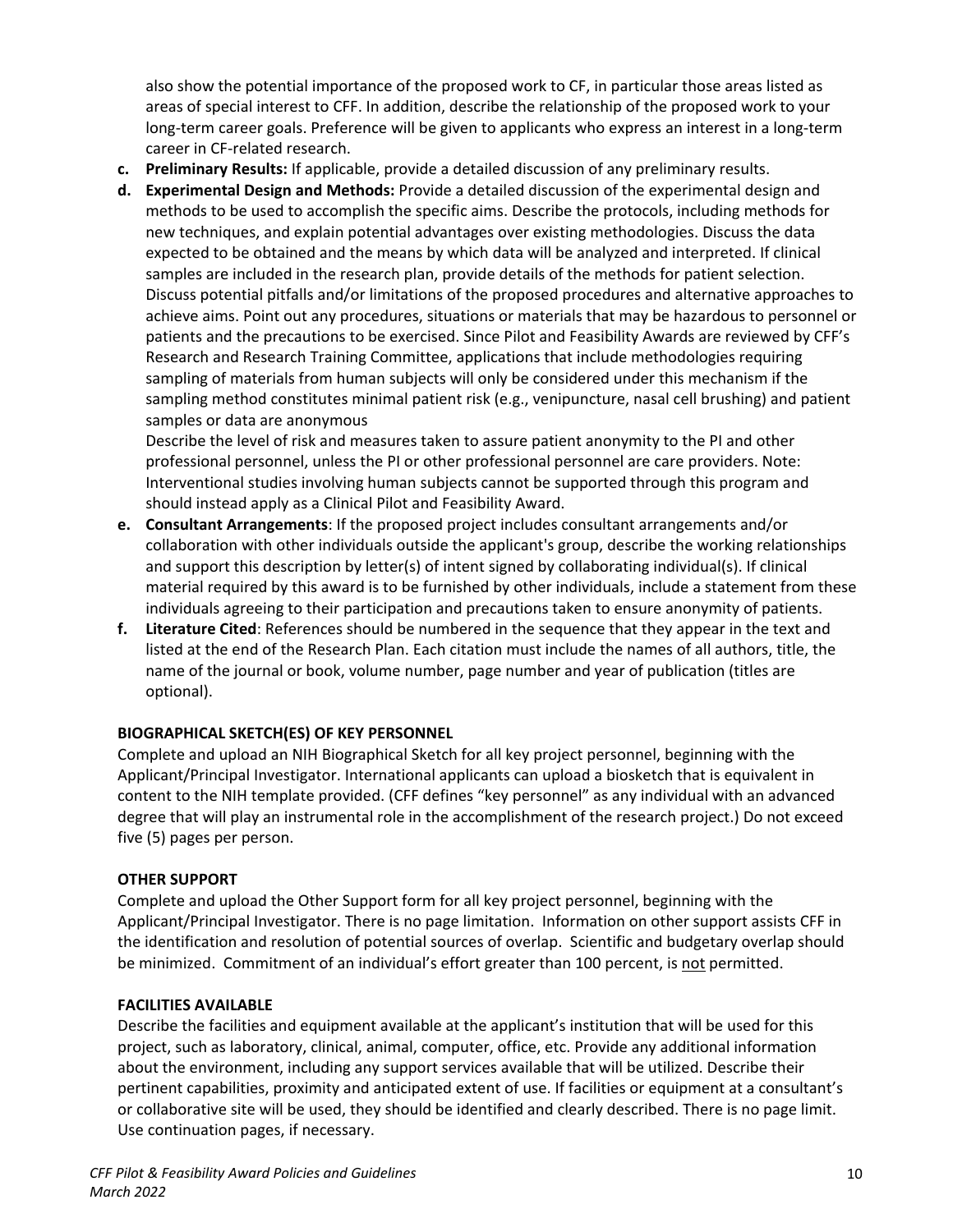## **RESULTS OF PAST AND CURRENT CFF/CFFT SUPPORT**

The Principal Investigator (PI) and any Co-Principal Investigator(s), if applicable, are requested to identify the results of past and current CFF/CFFT support (e.g., subsequent funding from other sources, journal articles, and invited presentations) and the CFF/CFFT award from which they resulted for the past five (5) years. Please note that the following information must be included with each research project identified:

- CFF/CFFT Award #
- Principal Investigator (PI)
- CFF/CFFT Project Title
- Applicant's Title on Project
- Project Start/End Dates
- Total CFF/CFFT Award Amount
- Results of Support

# **CRITIQUE RESPONSE (IF RESUBMISSION)**

If the application is a resubmission of a previously declined application, please provide a point-by-point response to the prior reviews. There is no page limit to your responses, but please be concise and succinct.

## **LETTER(S) OF SUPPORT (FOR INVESTIGATORS NEW TO CF RESEARCH, IF APPLICABLE)**

*Note: Letters of Support are not required for experienced CF investigators, e.g. recipients of past CFF/CFFT funding, investigators with recent publications in the field.*

Investigators new to CF research are strongly encouraged to consult or collaborate with an established CF investigator/clinician either at their own institution or another. An investigator is considered new to CF if they have not previously (1) published in CF or (2) received extramural funding for a CF-focused research project. A letter of support from the collaborator/consultant should be included with the application, explicitly describing how the proposed work is relevant to CF and how the collaborator/consultant will assist the investigator (such as providing scientific expertise or CF-relevant samples and reagents).

## **APPENDICES (IF APPLICABLE)**

Appendices are restricted to the following three (3) categories:

- Certification of organization assurances (i.e. IRB, IACUC and IBC approvals), if applicable.
- Up to three (3) reprints of the applicant's work relating to the general area of research in the proposal may be uploaded in PDF format.
- Signed Letters of Support and/or Collaboration: A Letter of Collaboration from Co-PIs, if any, should be uploaded and included in the application.

## **\*Organization Assurances & Certifications**

CFF requires, as applicable, that all U.S.-based awardees obtain Institutional Review Board (IRB) approvals for human subject research, Institutional Biosafety Committee (IBC) approval for recombinant or synthetic nucleic acid research, and Institutional Animal Care and Use Committee (IACUC) approval for animal research, (see additional information regarding these approvals below). Copies of these approvals, if available at the time the application is submitted, must be uploaded with the application as appendices. CFF will not release payments to awardee institutions until these documents are received and on file with the CFF GCMA Office.

Awardees based outside of the U.S. must comply with the applicable equivalent regulations in their respective countries and provide copies of approvals as soon as they are available. CFF will not release payments until these documents are received and on file with the CFF GCMA Office.